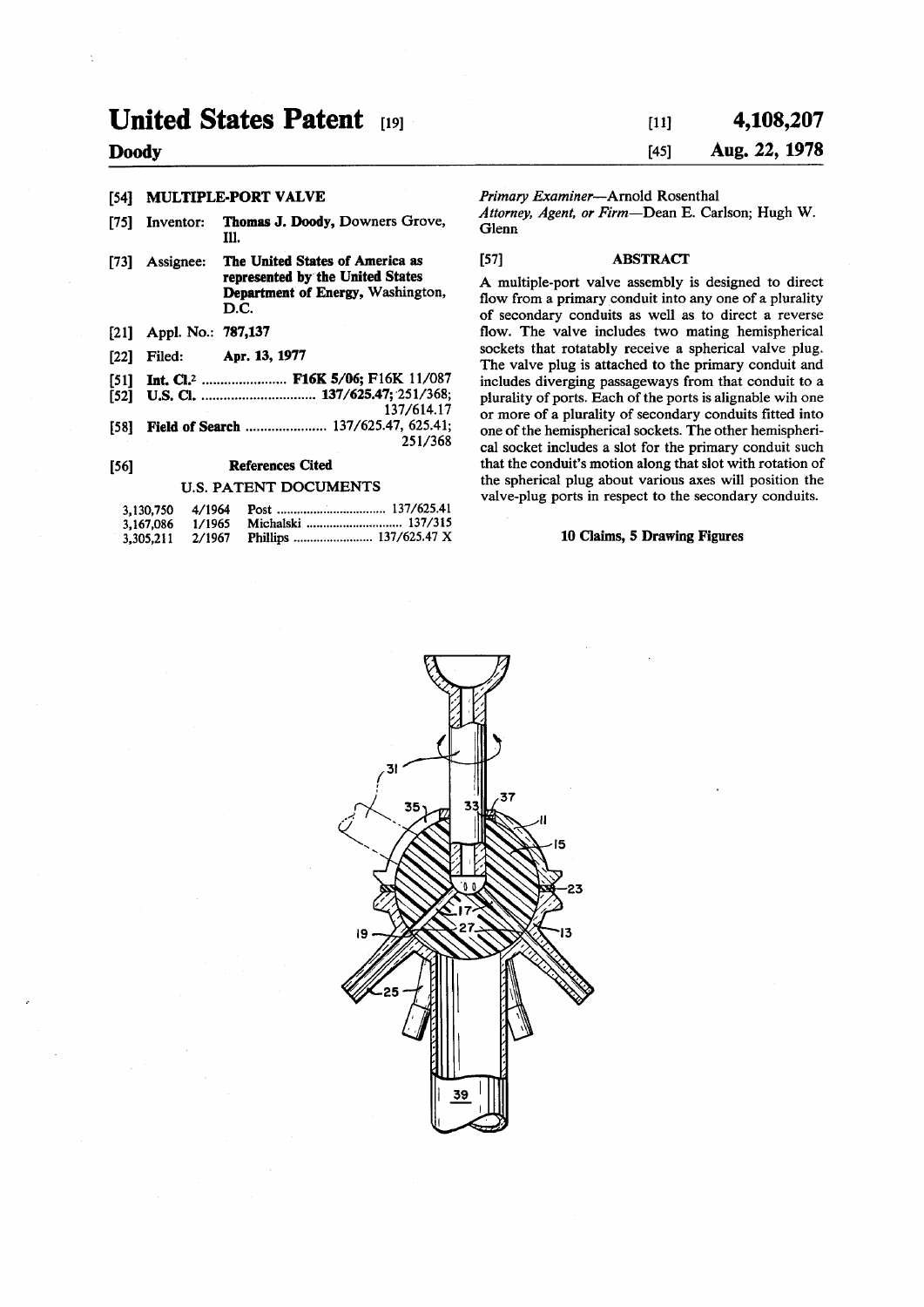

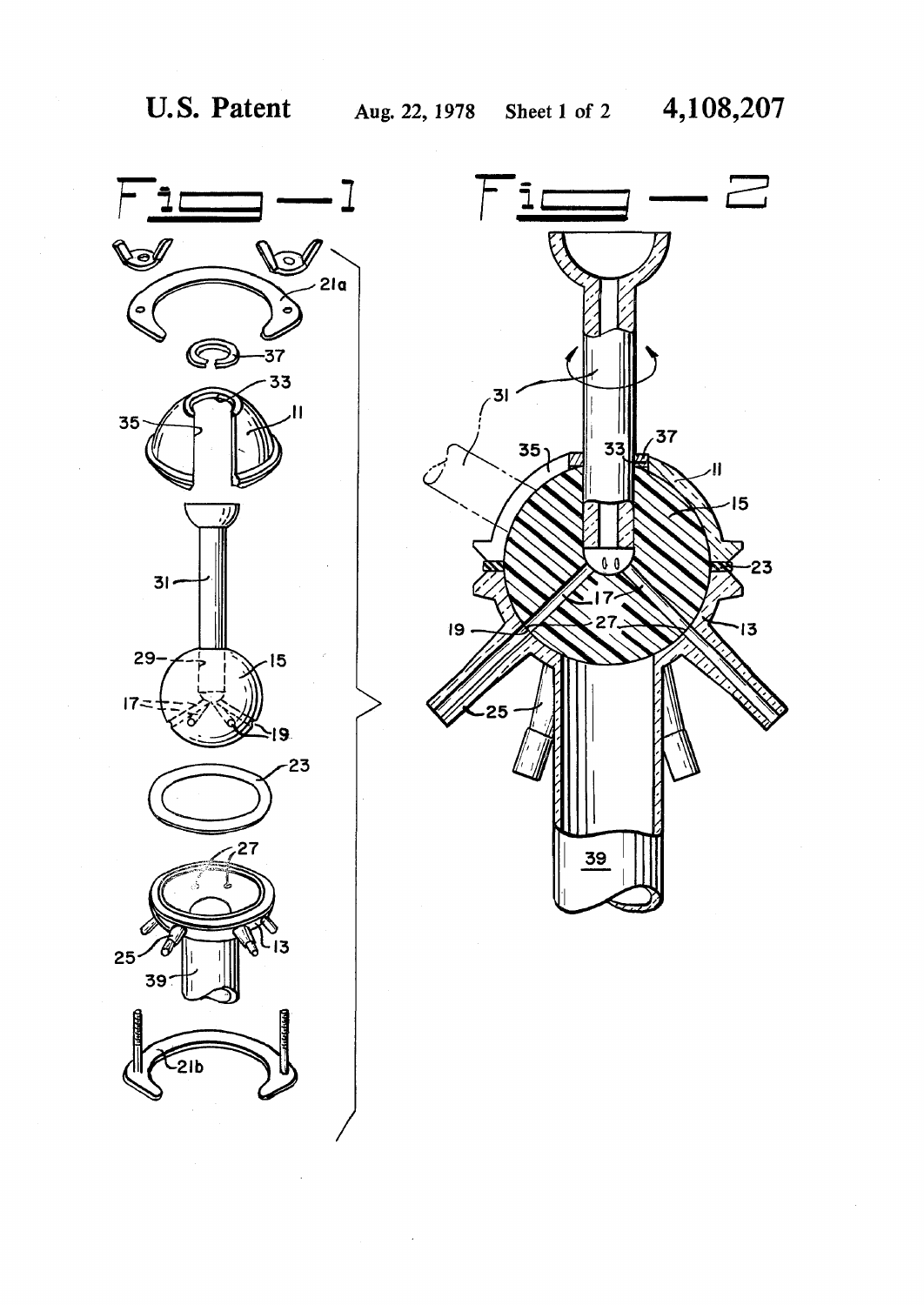









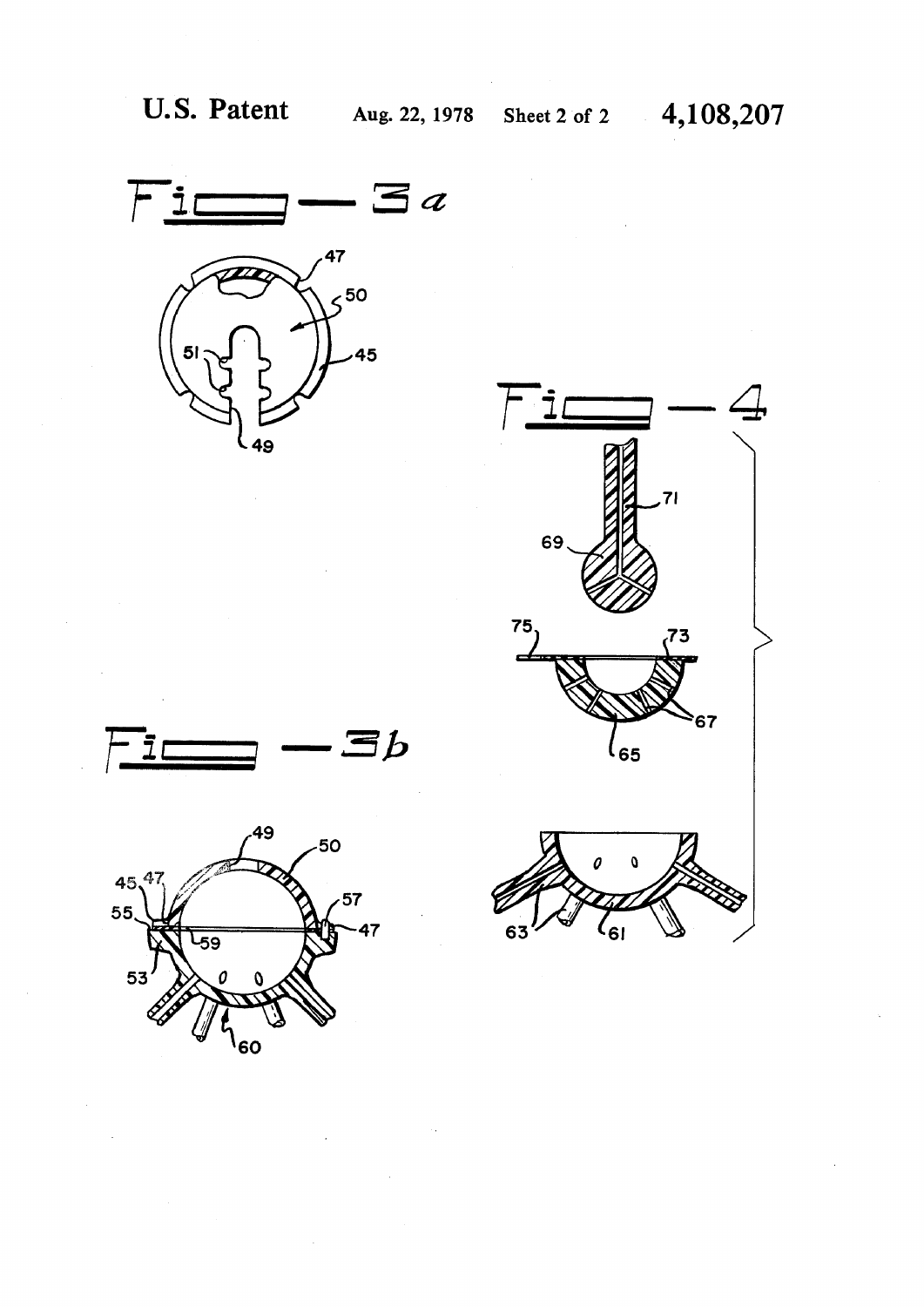### MULTIPLE-PORT VALVE

## CONTRACTUAL ORIGION OF THE INVENTION<sub>5</sub>

The invention described herein was made in the course of, or under, a contract with the UNITED STATES ENERGY RESEARCH AND DEVELOP-MENT ADMINISTRATION.

#### BACKGROUND OF THE INVENTION

The present invention relates to valves having a number of ports that can be used to feed a single gas, liquid or slurry supply to one or more different applications. For example, liquid media from a common supply can 15 be provided for a number of bacteria-growth cells and air bubbles within the feed can be diverted when detected. In addition the valve can be employed as a fraction cutter in liquid and gas chromatographic separations, for instance, following an ion exchange resin from 20 which particular ions are selectively eluded. Vapor fractions based on boiling point might also be separated with a valve of the type described in conjunction with a mass spectrometer type of analysis or separation.

Previous multiple-port valves have been of the ordi- 25 nary three or four-way valve types. Complex fluid flow transfer problems are often handled by providing a complex array containing a number of such valves. Piping and control circuitry become extremely complex and cumbersome with the use of such multiple-compo- 30 nent systems, the failure of any of which may require tedious trouble shooting procedures in order to locate, replace or repair the defective part.

Therefore, in order to avoid these problems of previous valving arrangements, it is an object of the present 35 invention to provide a multiple-port valve that can be employed to effect fluid flow transfer from one inlet to one or more of a plurality of outlets.

It is also an object to provide such a valve that can introduce fluid flow from one or more of a plurality of 40 inlets and into a single outlet.

It is a further object to provide such a multiple-port valve that can briefly divert undesired fluid flow into a dump outlet and subsequently return to the ordinary flow pattern. 45

#### SUMMARY OF THE INVENTION

In accordance with the present invention a multipleport valve assembly is provided for interconnecting a primary conduit with one or more of a plurality of, 50 secondary conduits. The assembly includes a first hemispherical socket having a slotted opening that movably receives the primary conduit. A second hemispherical socket is sealingly and rotatably connected to the first socket such that together they define a generally spheri- 55 cal volume. The second socket includes a plurality of openings each communicating with one of the plurality of secondary conduits. A spherical plug is rotatably received within the spherical volume between the two sockets. The plug has a first passageway for receiving 60 one open end of the primary conduit and has a plurality of secondary passageways that extend from the first passageway to a plurality of ports within its surface. On rotation of the spherical plug the plurality of ports are alignable, one or more with the plurality of openings 65 within the second hemispherical socket. This is accomplished by rotating the spherical plug about the axis of the primary conduit, by rotating the spherical plug such

that the primary conduit moves within the slotted opening of the first hemispherical socket and by rotating the spherical plug along with the first hemispherical socket in relation to the second hemispherical socket.

10 desired location. In addition other components such as In more specific aspects of the invention, indexing means are provided between the primary conduit and the slot of the first hemispherical socket as well as between the two hemispherical sockets. The indexing permits precise positioning of the valve components to sleeves or liners with opening patterns designed for particular valving functions and sealing or lubricative components are contemplated.

#### BRIEF DESCRIPTION OF THE DRAWINGS

The present invention is illustrated in the accompanying drawings wherein

FIG. 1 is an exploded perspective view of a multipleport valve assembly.

FIG. 2 is a cross sectional view of a multiple-port valve assembly illustrating one alternate position.

FIG. 3a is a plan view of a hemispherical socket including indexing means for use in a valve assembly similar to that of FIG. 1.

FIG.  $3b$  is a side view in section of a second hemispherical socket in engagement with the socket and indexing means of FIG. *3a.* 

FIG. 4 is an exploded view of selected valve components illustrating the use of a hemispherical sleeve within a multiple-port valve assembly.

#### DETAILED DESCRIPTION OF THE PREFERRED EMBODIMENT

Referring to FIGS. 1 and 2, a multiple-port valve is illustrated in an exploded view and in an enlarged cross sectional side view. As shown, the valve body includes an upper hemispherical socket 11 that is sealingly but rotatably connected to a corresponding lower socket 13 such that the two define a spherical volume. The spherical volume is occupied by a spherical valve plug 15 which is provided with a plurality of passageways 17 terminating in ports 19.

A suitable clamping device 21a and 21b (shown only in FIG. 1) holds the two hemispherical sockets 11 and 13 together against a sealing and lubricative ring 23 to permit relative rotation of the two sockets in a sealed condition. Ring 23 along with spherical plug 15 are preferably of a material such as Teflon (polytetrafluoroethylene) with sockets 11 and 13 of glass or a steel alloy to permit lubricative sealing engagemen. As an alternative, spherical plug 15 can be provided of another material such as a steel alloy if suitable sealing rings of a lubricative, resilient and durable material are placed around each of the port openings 19 and at a circumference of the spherical plug above ports 19 and in contact with the lower hemispherical socket 13.

A plurality of conduits 25 (hereinafter designated secondary conduits) are shown penetrating a wall of the lower hemispherical socket 13 and terminating with openings 27 on the internal surface of socket 13. Openings 27 are alignable as shown with one or more of ports 19 within the spherical valve plug 15. Such alignment is achieved through rotation of the valve plug 15. Openings 27 and ports 19 can be placed in alignable, corresponding circumferences of the hemispherical socket 13 and the valve plug 15 respectively.

Valve plug 15 is provided with a primary passageway 29 that is adapted to receive a primary conduit 31 within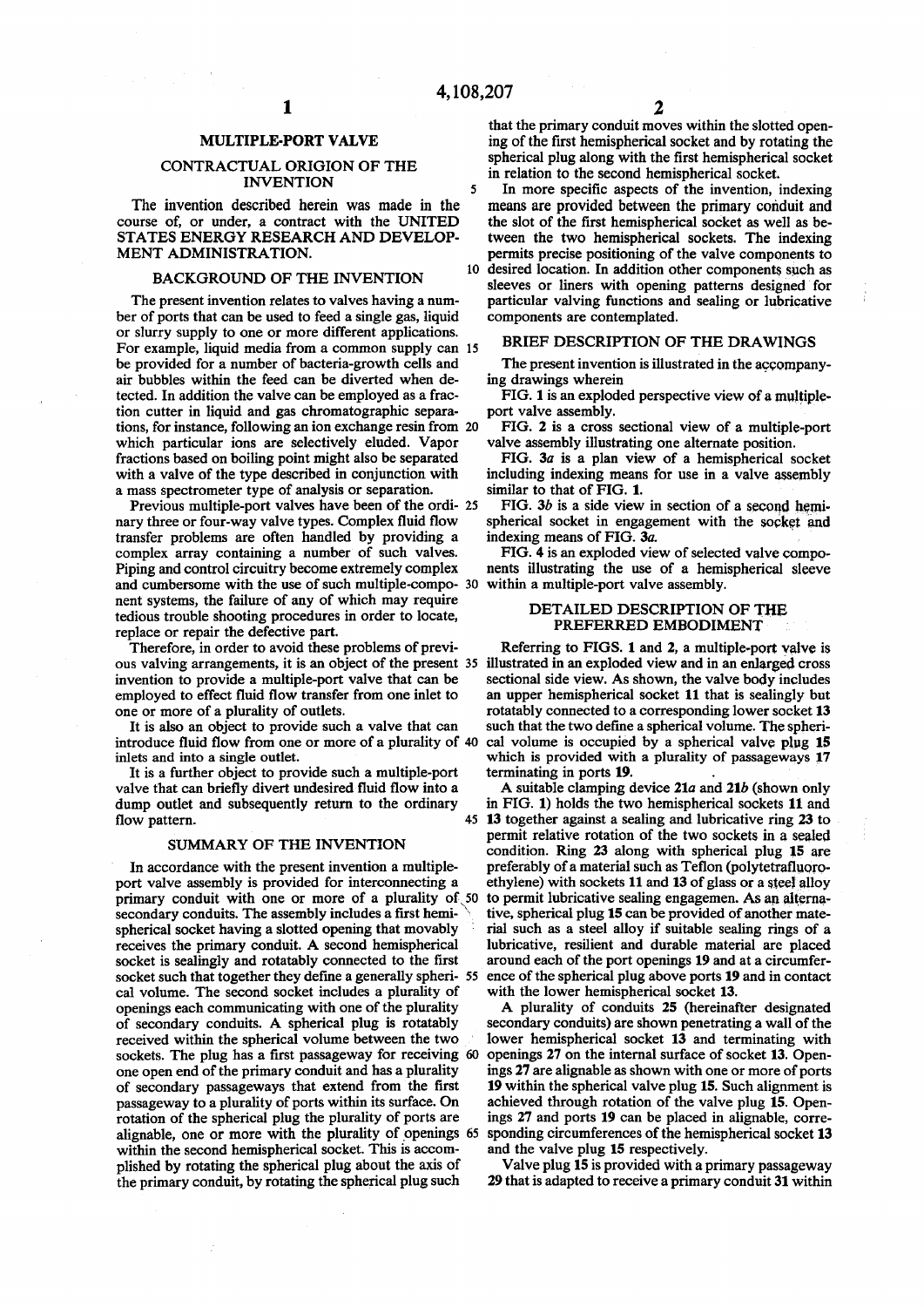its upper portion corresponding to the upper hemispherical socket 11. Passageway 29 extends into communication with passageways 17 so as to interconnect primary conduit 31 with one or more of the secondary conduits 25 whenever spherical valve plug 15 is appro- 5 priately aligned.

Primary conduit 31 is received through upper hemispherical socket 11 by way of a top opening 33 at the socket apex. Opening 33 continues into a slot 35 which extends from the socket 11 apex to its lower circumfer- 10 ence near the lower hemispherical socket 13. Slot 35 and opening 33 are of sufficient width to receive primary conduit 31 and a sealing ring 37 of lubricative material. Movement of conduit 31 in slot 35 is accompanied by corresponding rotation and positioning of 15 spherical valve plug 15. Such positioning is illustrated in the alternate placement of primary conduit at 31, illustrated in FIG. 2.

Other modes for positioning the multiple-port valve include the rotation of spherical plug 15 about an axis 20 passing through primary conduit 31 and the rotation of upper hemispherical socket 11 along with spherical plug 15 about plug axes passing through the apex of socket 11. This latter mode is ordinarily used when conduit 31 is positioned along slot 35. The combination 25 of these operational modes gives great flexibility in the alignment of ports 19 of the valve plug 15 with one or more of the corresponding openings 27 into secondary conduits 25.

Lower hemispherical socket 13 is illustrated with a 30 somewhat larger conduit 39 at its apex than each of the secondary conduits 25. Conduit 39 is not ordinarily aligned with one of the ports 19 illustrated within valve plug 15. When plug 15 is rotated such that primary conduit 31 moves downwardly in slot 35, any of the 35 ports 19 and connecting passageways 17 can be readily disposed in alignment with conduit 39. With primary conduit 31 positioned in slot 35, rotation of spherical plug 15 about its axis passing along primary conduit 31 or about an axis passing through the apex of upper 40 terms of specific embodiments, it will be clear that varisocket 11 can bring other of the ports 19 into alignment with conduit 39. Conduit 39 can thereby be employed as a diversion or dump channel for material which is unsuitable for the process being controlled. For example, bubbles of air or other gases within media feed lines to 45 bacteria growth cells could be easily removed prior to flow into the cells.

Turning now to FIGS. 3a and 3b, a somewhat altered upper hemispherical socket 50 and lower hemispherical socket 60 are illustrated. In FIG. 3*a*, a plan view of the 50 upper hemispherical socket 50 shows a flange 45 positioned about the lower periphery at the socket base. The flange 45 includes a plurality of U-shaped grooves 47 spaced around its circumference. As described above, a slot 49 is included from the apex of the socket 55 to its base Indexing grooves 51 of U shape are likewise provided along the edge surfaces of slot 49.

In FIG. *3b,* a second hemispherical socket 60 is illustrated engaging socket 50 through sealing ring 59. This second socket includes a flange 53 of somewhat greater 60 width than flange 45 of socket 50. The upper surface 55 of flange 53 is provided with one or more spring-loaded balls or pins 57 which can be extended as shown or recessed within suitable openings to below the surface of sealing ring 59 on the application of pressure. Pins 59 65 are arranged on a circumference corresponding to the circumference containing the U-shaped grooves 47 in flange 45 of hemispherical socket 50 shown in FIG. *3a.* 

On assembling the sockets 50 and 60 together as parts of a multiple-port valve, pins 57 are depressed into aligned openings to below the surface of sealing ring 59 through engagement with the lower surface of flange 45. On rotation of hemispherical socket 50 in respect to socket 60, pins 57 and grooves 47 act as indexing means to assure a particular valve position when in corresponding alignment. Similar indexing can be accomplished through use of U-shaped grooves 51 in cooperation with pins, balls, probes or the like that can be carried on the primary conduit 31 or the sealing ring 37 of FIGS. 1 and 2.

FIG. 4 illustrates an exploded view of multiple-port valve components including a hemispherical socket 61 with a plurality of secondary conduits 63 attached, a floating hemispherical sleeve 65 provided with a number of radial passageways 67 and a spherical valve plug 69 complete with attached primary conduit 71. In this particular configuration, the spherical valve plug 69 is sized to fit within the hemispherical sleeve 65 which in turn nests within the lower hemispherical socket 61. Sleeve 65 can be attached to a sealing ring 73 equipped with indexing tabs 75 for independent rotation relative to the hemispherical socket 61 and spherical valve plug 69. Abrupt off-on programming can thereby be performed merely by rotation of hemispherical sleeve 65 while maintaining other valve components in position.

Other modifications to the multiple-port valve described herein can include O-rings of appropriate lubricative material for sealing around each of the plurality of ports in the spherical valve plug as it nests against the hemispherical socket or hemispherical sleeve. Such rings may also be incorporated near the open ends of the hemispherical sockets. Such sealing rings and other types of sealing means are included for vacuum-service operation or operation at elevated pressures substantially more than that required to provide flow through the valve.

Although the present invention has been described in ous modifications known to those skilled in the art can be incorporated. For instance, the primary and secondary conduits can be reversed in their upper and lower hemispherical arrangements. The valve inlet may be either the primary conduit or one or more of the plurality of secondary conduits as required. Slightly elongated or otherwise altered spherical and hemispherical plugs and sockets may also be chosen for particular applications.

The valve of the present invention can easily be adapted for vacuum service through suitable sealing means. It can also be used for gas or plasma flow transfer. In addition, the concept on which the valve design is based is adaptable to the electrical arts for providing electrical switching devices for both AC and DC electric currents. As an example, an electric switch mechanism can be provided to control a valve or fluid flow transfer device in an arrangement in which both the switch with multiple contacts and the valve with multiple ports are of similar construction.

It will be clear that the present development provides an improved multiple-port valve that in a straightforward manner can introduce fluid flow from one inlet to one or more of a plurality of outlets or from one or more of a plurality of inlets into a single outlet. It will also be clear that such a valve can be operated to briefly divert undesired fluid flow into a dump outlet and can be positioned to terminate flow to all inlets and outlets.